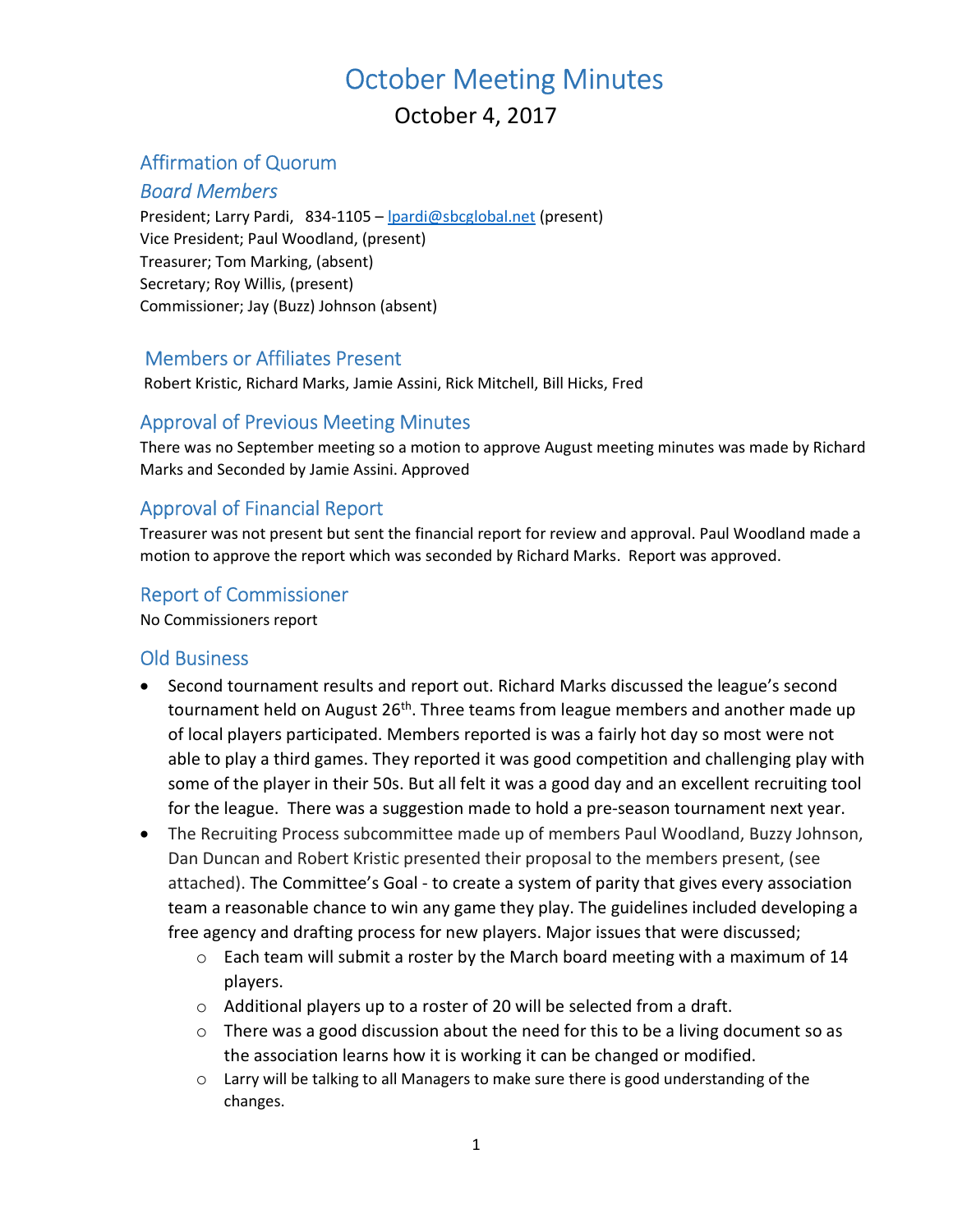A motion was made by Richard Marks to approve the guidelines which was seconded by Fred.

 HCSSA Board succession planning for next year. Requested managers look for interest in their team members. Nomination committee, Tom Marking, on the search for potential new board members.

#### New Business

- Robert Kristic discussion the CR Sports dinner. He felt it was well attended and well represented by HCSSA members.
- Robert will again be the liaison interface with CR.
- Discussion about umpires was tabled for the next meeting

# Meeting Adjourn 7:15pm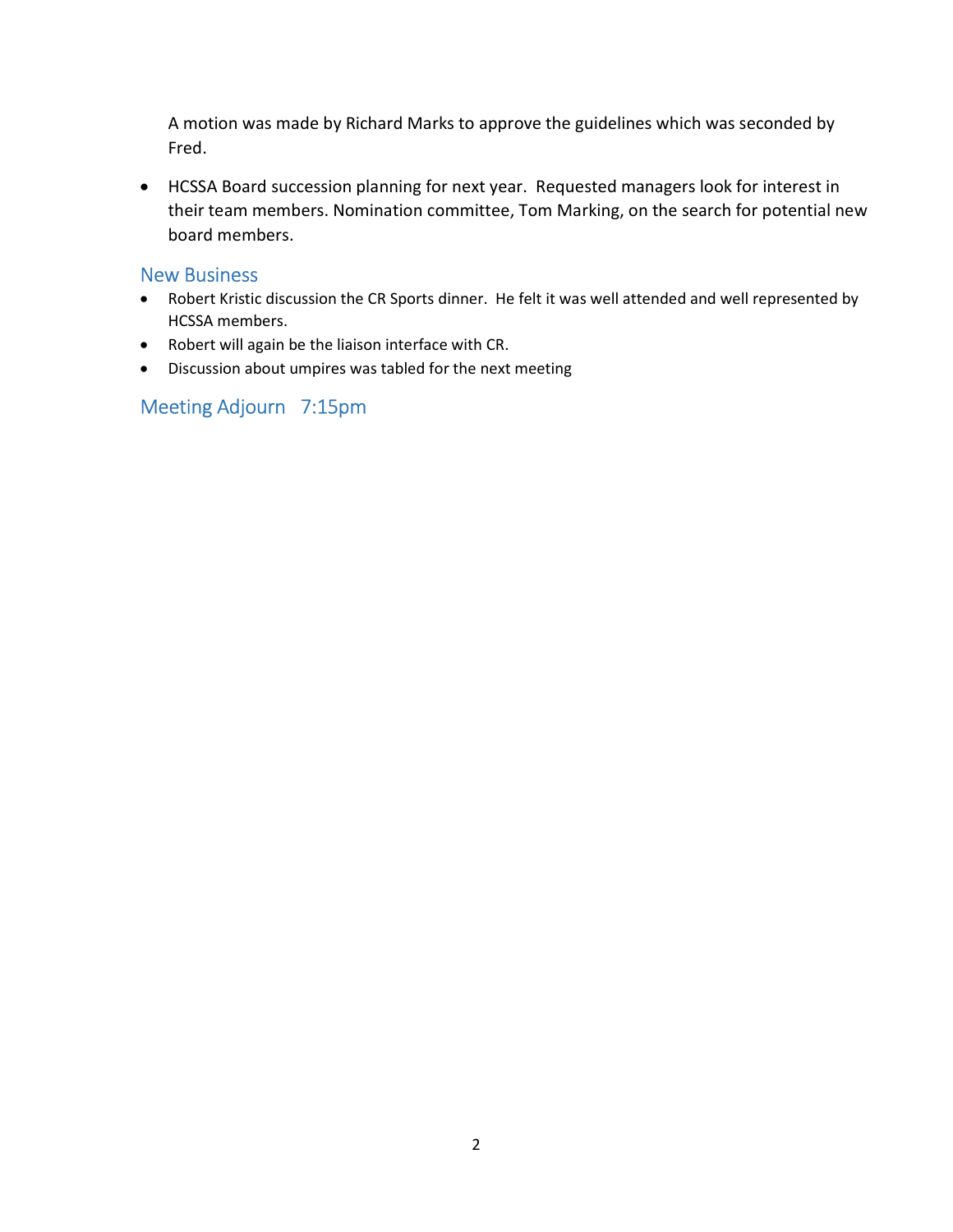# Humboldt Classics Softball Association Team Parity Sub Committee

Created at the July 5, 2107 board meeting The Committee's Goal - to create a system of parity that gives every association team a reasonable chance to win any game they play.

# Subcommittee Members

Paul Woodland, Jay Buzz Johnson, Dan Duncan, and Robert Kristic

# Terms:

- The Committee's Definition of Parity to provide reasonable guidelines that will foster and maintain a league of competitively balanced recreational softball teams.
- Free Agents at the conclusion of the regular season all players are considered free agents unless they are resigned by their specific team. All unsigned players are free to either enter the draft or sign to play with another team as a new player.
- New Players The term "new player" will be used to describe a new recruit a player that has not played in the association before, an old recruit  $-$  a player that is returning to the association after time away, or an unsigned free agent. New players can be recruited to play for an existing team, used to create a new team, or become eligible for the draft.

# The Committee's Recommended Guidelines:

- Keeping Players All association team managers will submit a team roster consisting of a minimum of 10 and a maximum of 14 active players - including up to two new recruits - to the Association Commissioner prior to the March Board Meeting.
- Recruiting Players All of the HCSSA teams are allowed to recruit a maximum of two (2) new players prior to the March Board Meeting.
- Trading Players The trading of players is permitted but must be agreed upon by both managers and approved by the commissioner. A player can be traded for draft picks, too.
- Building New Teams All new teams interested in joining the HCSSA must submit a roster to the Association's Commissioner for approval prior to the March Board Meeting. A new team, for the purposes of the draft, will be defined as between 10 and 14 active players with a maximum of two players under the age of sixty.